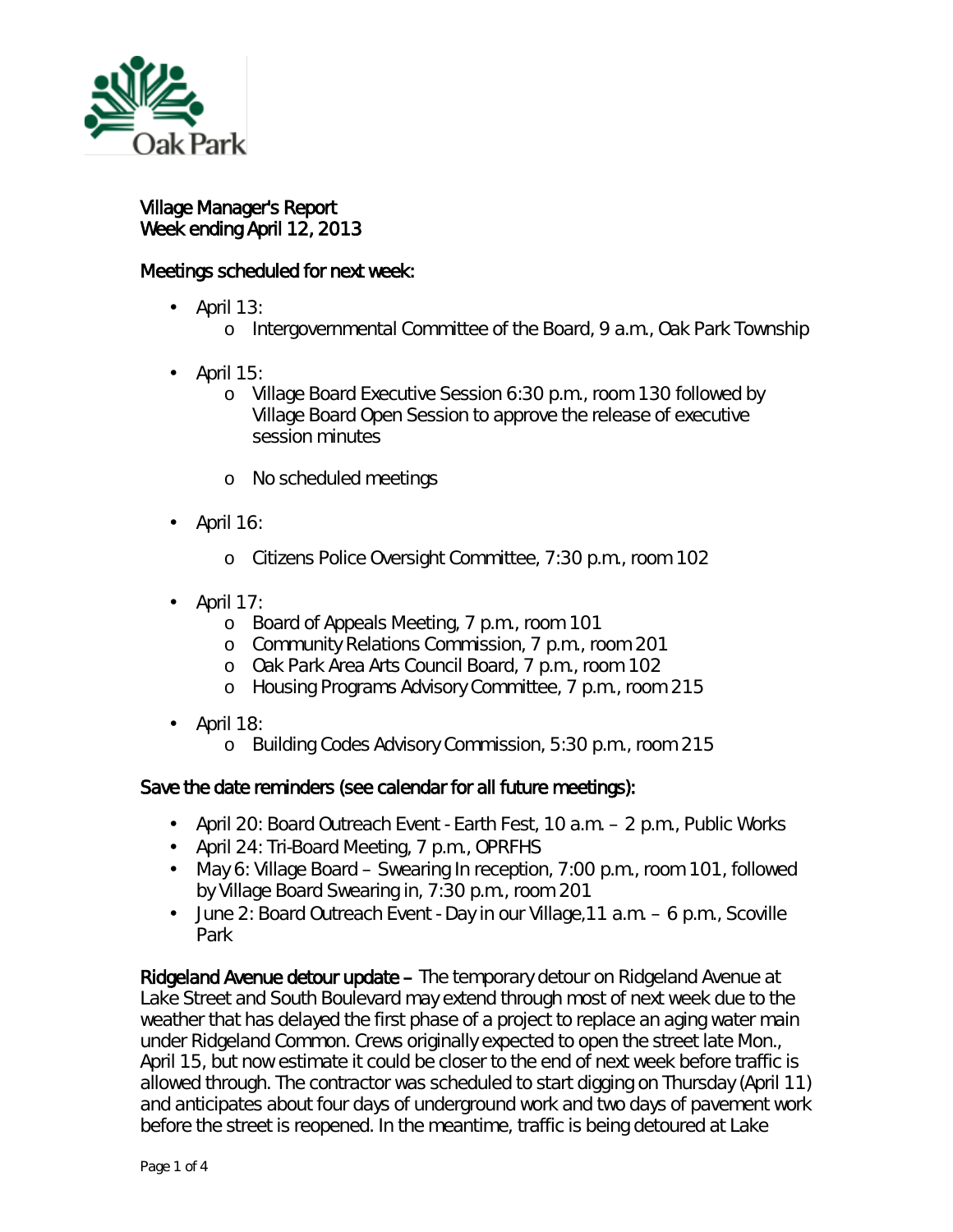Street and South Boulevard, while pedestrian access to the Green Line stop has remained opened.

North Boulevard project delayed – The project to replace the water and sewer mains on North Boulevard west of Oak Park Avenue has been delayed by a ComEd issue at Oak Park Avenue and the extended Ridgeland Avenue detour. The contractor exposed an unrecorded ComEd duct that conflicts with our planned work, but Village engineers were able to tweak the project to accommodate the unexpected issue. Since work must start within the Oak Park Avenue intersection, staff decided it would make most sense to wait until Ridgeland is reopened as traffic is being detoured to Oak Park. Since work is not expected to begin until late next week, the no-parking signs along North Boulevard have been removed until work is ready to begin. Merchants in the business district have been apprised of the situation.

Proposed building code changes update -- The latest updates to proposed changes to our building codes have been posted online for public review through May 1. The latest documents, posted at [www.oak-park.us/codeamendments,](http://r20.rs6.net/tn.jsp?e=001GNLBLqTAHkQfvMSH0jufc-Y7vuf5ASwdub5Xm2SNKbUKSWia43i7gQaAXq38ntrd9BMGL_jle7YtRWOVuhJ9n18OKZoqS7ui5fObMkaEaPBfFKzD5gYLGQ==) incorporate extensive input from the community as well as review by the Building Codes Advisory Commission, whose citizen volunteers represent a wide range of related skills, including architecture, plumbing, electricity, HVAC, codes and fire protection. Questions or comments regarding the proposed changes are being directed to [building@oak-park.us.](mailto:building@oak-park.us) The May 1 date is intended to give the Commission and staff sufficient time to incorporate any new information into their recommendations to the Village Board for consideration.

Special tribute – Forestry Division crews installed ribbons and flags along Lake Street from Harlem Avenue to Austin Boulevard in a tribute to River Forest resident and Fenwick graduate Anne Smedinghoff who died recently in Afghanistan. The 25-yearold public diplomacy officer for the U.S. Embassy in Kabul and four other Americans were killed by a suicide bomber as they were delivering children's textbooks.

Complete streets policies recognized – Oak Park has made the top 10 list of communities across the country that enacted the best complete streets policies of 2012, according to [Smart Growth America,](http://www.smartgrowthamerica.org/) a coalition of advocacy organizations that have a stake in how metropolitan expansion affects the environment, quality of life and economic sustainability. Coming in at number seven just behind Portland, Maine, Oak Park was recognized for its policies intended to make roads safer and more accessible for everyone who uses them, whether walking, bicycling or driving [\(click](http://www.smartgrowthamerica.org/2013/04/08/announcing-the-best-complete-streets-policies-of-2012/)  [here to read the official announcement\)](http://www.smartgrowthamerica.org/2013/04/08/announcing-the-best-complete-streets-policies-of-2012/). Oak Park was among 125 communities that adopted complete streets policies in 2012. Nearly 500 policies now are in place nationwide, including in 27 states, the District of Columbia and the Commonwealth of Puerto Rico. Forty-two regional planning organizations, 38 counties and 379 municipalities in 48 states also have policies intended that allow everyone to safely use their roads. [Click here to read the report](http://www.smartgrowthamerica.org/documents/cs-2012-policy-analysis.pdf) on the best complete streets policies of 2012.

Public health contributors honored -- Four Oak Park residents and one local hospital were honored for their contributions to the health and well-being of Oak Parkers during [National Public Health Week,](http://www.nphw.org/nphw09/default.htm) April 1 - 7. The *Fitzsimmons Award for Excellence in Public Health* is named in honor of Dr. William Fitzsimmons, a volunteer medical consultant to the Oak Park Department of Public Health from 1976-1992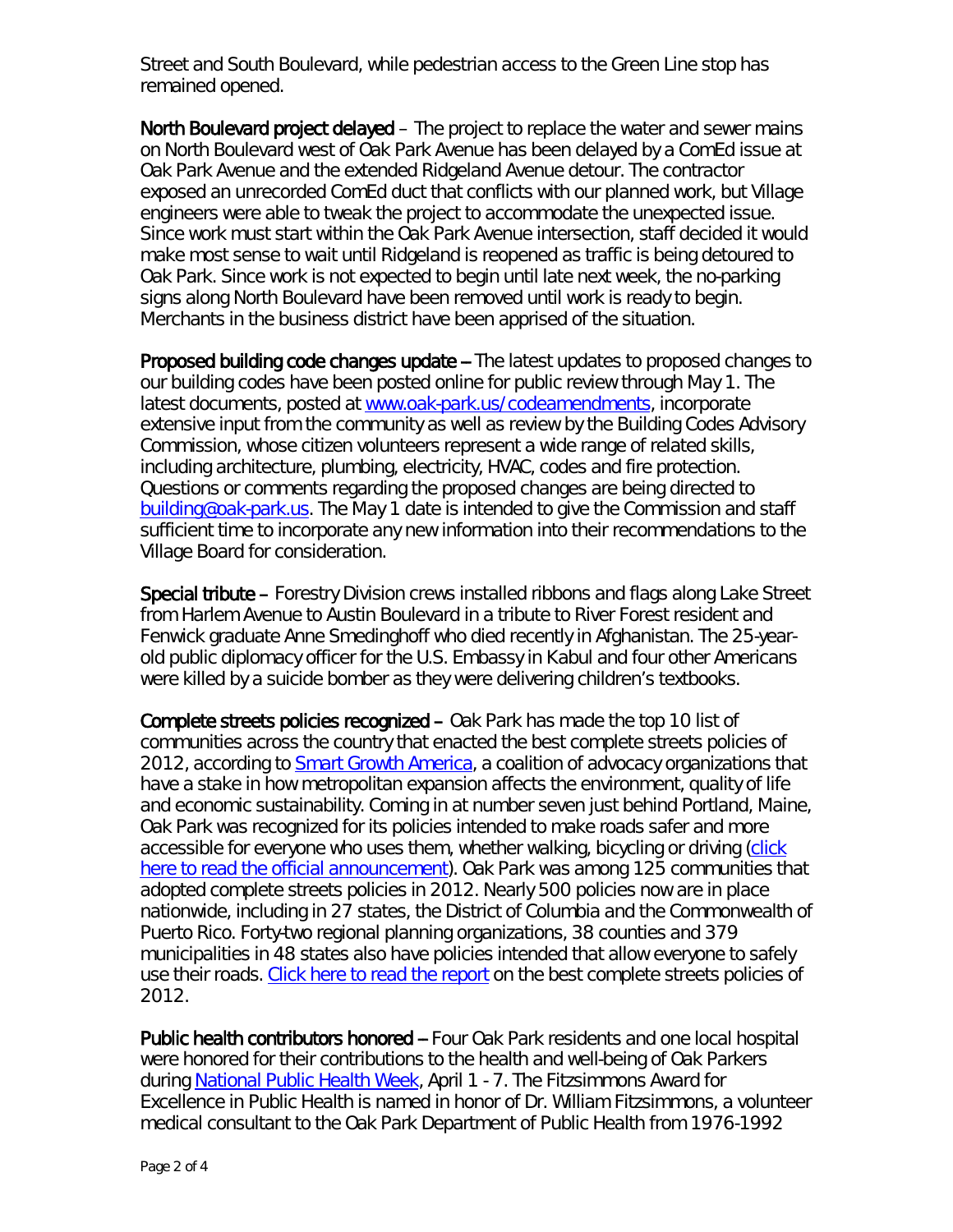remembered for his compassion toward others, regardless of their race or socioeconomic status, a deep love of medicine and dedication to public service. [Click here](http://www.oak-park.us/public/pdfs/News-Releases-2013/04.11.13-Public%20health%20contributors%20honored.pdf)  [to see this year's winners.](http://www.oak-park.us/public/pdfs/News-Releases-2013/04.11.13-Public%20health%20contributors%20honored.pdf)

Police show support for efforts to end sexual violence – Oak Park Police are showing their support for efforts to end sexual violence with teal-colored ribbons tied on the antennae of all marked squad cars during April, which is [Sexual Assault Awareness](http://r20.rs6.net/tn.jsp?e=001GNLBLqTAHkQfvMSH0jufc-Y7vuf5ASwdub5Xm2SNKbUKSWia43i7gQaAXq38ntrd9BMGL_jle7ZGzeepIVx5c5plcEd21Xaj9qrC6kKwpUW8RKbWxGCBHRq5CFn_TRLbWmy9FV1SoMjrE9PrjoGAO5iXW0hOEkY1)  [Month.](http://r20.rs6.net/tn.jsp?e=001GNLBLqTAHkQfvMSH0jufc-Y7vuf5ASwdub5Xm2SNKbUKSWia43i7gQaAXq38ntrd9BMGL_jle7ZGzeepIVx5c5plcEd21Xaj9qrC6kKwpUW8RKbWxGCBHRq5CFn_TRLbWmy9FV1SoMjrE9PrjoGAO5iXW0hOEkY1) Oak Park Police are joining organizations around the country – including Chicago-based not-for-profit [Rape Victim Advocates](http://www.rapevictimadvocates.org/) – to help raise public awareness and to educate communities and individuals on how to prevent sexual violence.

Pilgrim Church food truck rally – Pilgrim Church, 460 Lake St., contacted the Clerk's Office to ask about a permit for a new event, *The Great Food Truck Rally*, which they hope to hold from noon – 6 p.m., Sat., May 11, the week before the opening of the Oak Park Farmers' Market on the site. Since this event would be on their property, they only need permits from the Health Department. This event could be an opportunity to explore the food truck idea that has been raised to the Board as an occasional event in town.

Water saver kits available – The Housing & CDBG Programs Division still has free water saver kits available to Oak Park residents interested in potentially saving up to 57 gallons of water per person per day. Each kit contains a low-flow shower head and low-flow kitchen and bath faucet aerators. Kits also contain a toilet tank displacement device that can convert any toilet into a low-flow unit. Housing staff will be giving kits away at Earth Fest on April 20, but if you know of anyone who might like a free kit before then, please have them stop by the Housing office or email [housing@oak-park.us.](mailto:housing@oak-park.us) If any kits remain after Earth Fest, they will be distributed at A Day in Our Village on June 2.

Green Tuesdays lecture series continues – Local programs and activities will be highlighted on Tues., April 16 in the third in a series of lectures focusing on environmental issues hosted by the Environment & Energy Commission in partnership with local organizations. Now is in its eighth year, each *Green Tuesdays in Oak Park* feature speakers who provide regional and local operational insights on each topic. Future programs will include an overview of the Village's pilot composting program (April 23) and an update on water conversation plans (April 30). The lectures are held from 7 to 9 p.m., at the [Oak Park Public Library,](http://oppl.org/about/library-information/hours-locations/main-library) 834 Lake St. For more information, call 708.358.5700 or e-mail [publicworks@oak-park.us.](mailto:publicworks@oak-park.us)

Loans for accessibility modifications – Forgivable loans of up to \$15,000 each to fund accessibility modifications for homes or apartments are available through the Housing & CDBG Programs Division. Applicants must have a physical or age-related impairment that requires modifications such as ramps, lifts or handrails, including for kitchens and bathrooms. Applicants must also meet income restrictions. Loans will be forgiven over five years. Anyone needing more information can call 708.358.5410 or email **housing@oak-park.us.** 

Public Works activities – In-house crews continued tree trimming between Chicago Avenue and Division Street. Street sweeping began this week with a private contractor focusing on main streets throughout the Village. The Department completed another successful Great Paint Exchange Saturday, collecting paint from